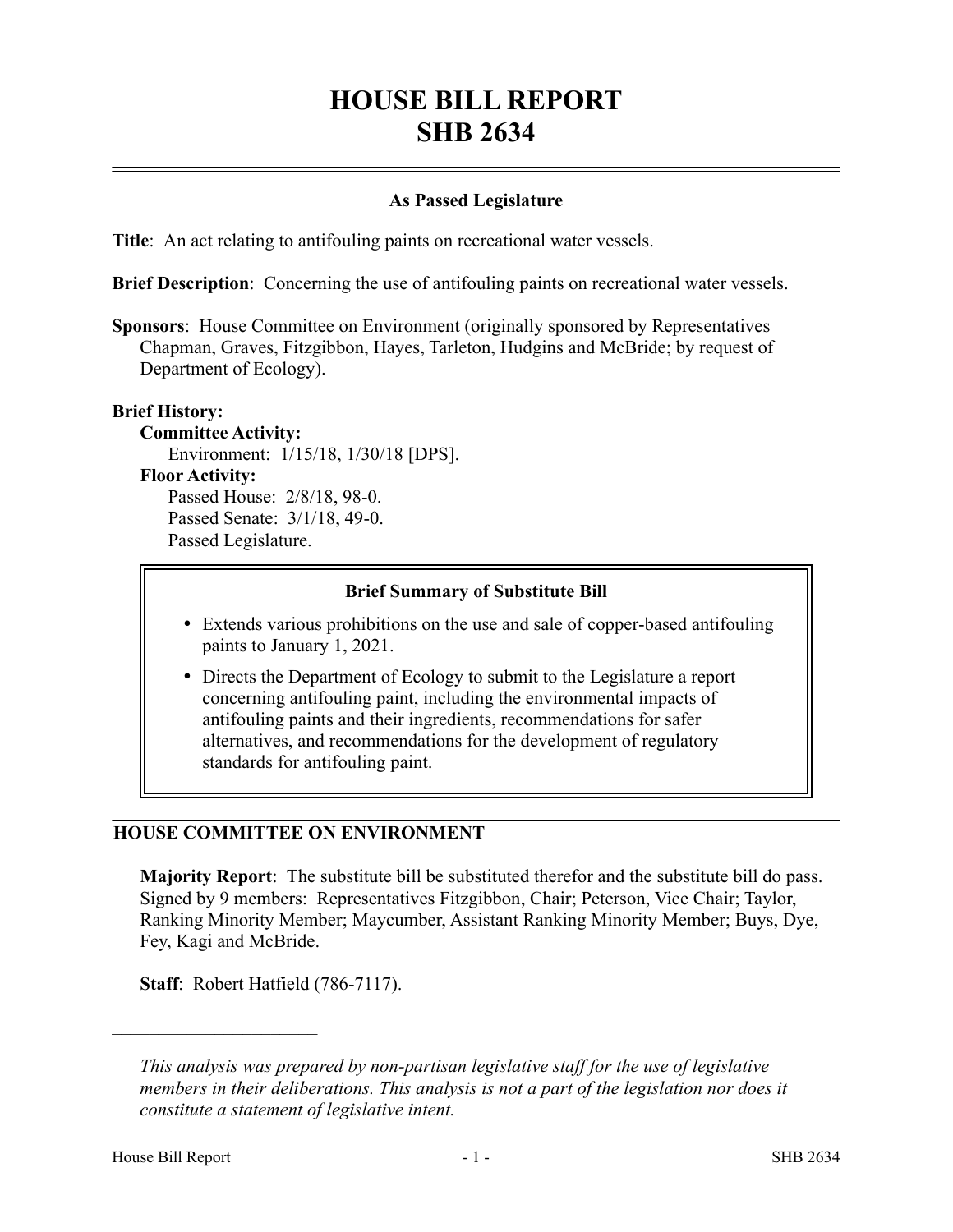# **Background**:

## Antifouling Paints.

Metal-based antifouling paints are designed to control the growth of organisms such as algae and barnacles on boats. This growth, known as fouling, creates friction that can decrease a boat's speed and fuel efficiency. Most antifouling hull paints contain a copper biocide. Copper-based antifouling paints are designed to leach copper slowly into the water immediately surrounding a boat's hull.

Paint stripping and painting activities are potential sources of pollution from boatyards. Under the Clean Water Act, National Pollutant Discharge Elimination System permits that are issued to boatyards by the Department of Ecology (Ecology) contain effluent limitations that restrict the volume and concentration of heavy metals and other pollutants, including copper, that are discharged.

#### Recreational Water Vessels - Antifouling Paints Law.

In 2011, Washington enacted legislation for the purpose of phasing out copper-based antifouling paint. Among other things, the 2011 legislation set timelines for the phase-out of copper-based antifouling paint on recreational water vessels, established civil penalties, and directed Ecology to provide a report to the Legislature concerning antifouling paint.

Recreational water vessels are defined as a vessel that is less than 65 feet in length and is used primarily for pleasure or leased, rented, or chartered to a person for the pleasure of that person. It does not include a vessel that is subject to United States Coast Guard inspection and is engaged in commercial use or carries paying passengers.

# Antifouling Paints Law - Timelines.

The 2011 legislation established the following timelines:

- Beginning January 1, 2018, new recreational water vessels with copper-based antifouling paint may not be sold in the state.
- Beginning January 1, 2020, the sale of antifouling paint containing more than 0.5 percent copper intended for use on recreational water vessels is prohibited.
- Beginning January 1, 2020, antifouling paint containing more than 0.5 percent copper may not be applied to a recreational water vessel.

# Antifouling Paints Law - Antifouling Paint Report.

The 2011 legislation required Ecology to study how antifouling paints affect marine organisms and water quality. In addition, Ecology was required to survey the manufacturers of antifouling paints to determine the types of antifouling paints available in the state. Ecology was required to submit its report to the Legislature by December 31, 2017.

#### Results of Antifouling Paint Report.

Ecology issued its report on antifouling paints in December 2017. Among other findings, the report found that banning copper in antifouling paints may lead to the increase use of other, more toxic biocides. Ecology has recommended that the ban on copper paints be delayed until Ecology can review additional data on the impacts of alternative biocides in antifouling paint.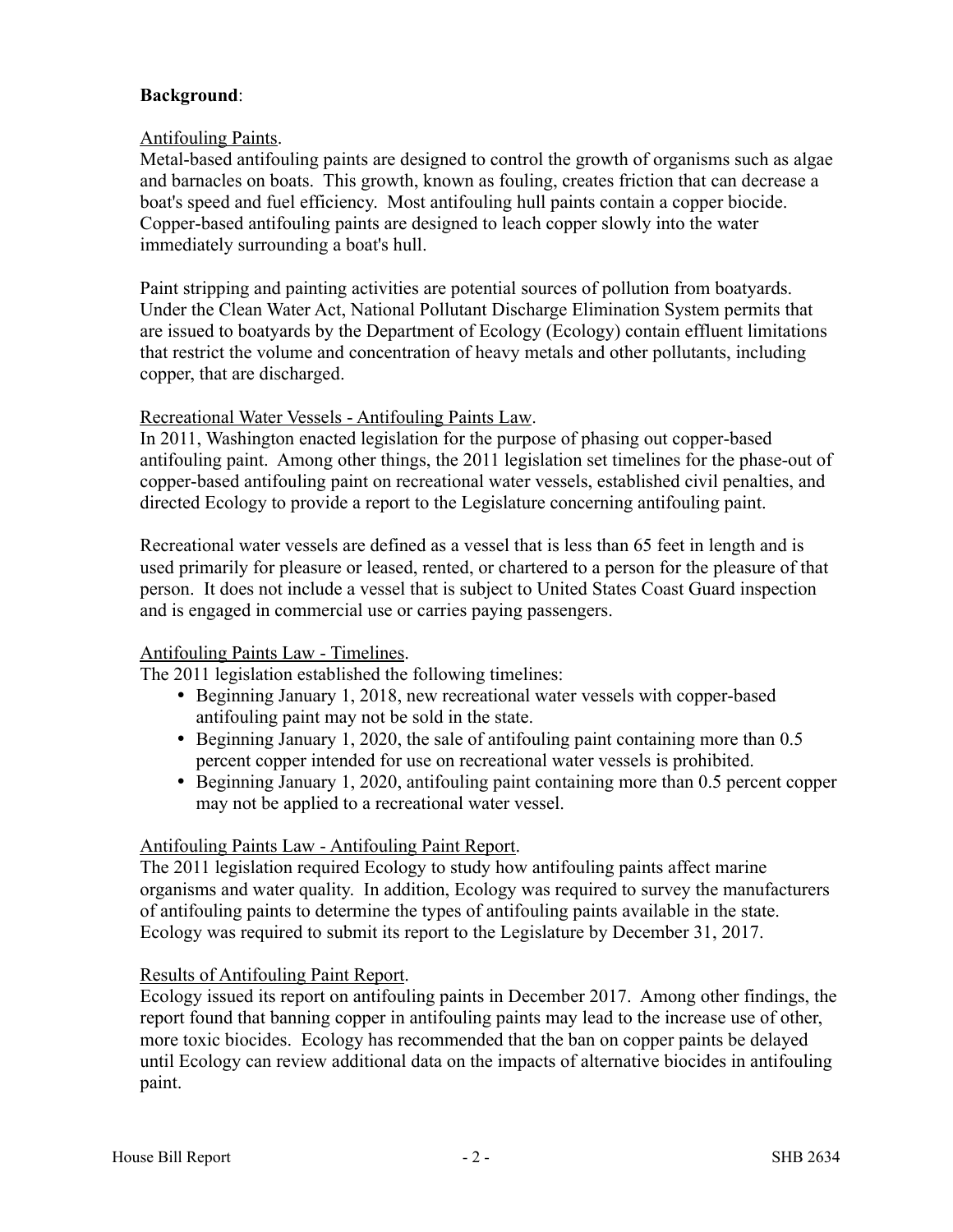## **Summary of Substitute Bill**:

The effective dates of the following prohibitions are all extended to January 1, 2021:

- prohibition on sale of new recreational water vessels with copper-based antifouling paint;
- prohibition on sale of antifouling paint containing more than 0.5 percent copper intended for use on a recreational water vessel; and
- prohibition on the application of antifouling paint containing more than 0.5 percent copper to a recreational water vessel.

Wood boats, which are defined as a recreational water vessel with an external hull constructed entirely of wood planks or sheets, are exempt from the prohibition on the sale of new recreational boats with copper-based antifouling paint, and from the prohibition on the application of copper-based antifouling paint to a recreational water vessel.

Ecology is directed to submit a report to the Legislature by September 30, 2019 that considers the environmental impacts of antifouling paints and their ingredients. The report must include recommendations on safer alternatives, and recommendations as to whether changes to the existing regulation of antifouling paints are needed. The report may also include information about the advantages and disadvantages of using leaching rates as a regulatory standard. Ecology may include recommendations regarding the adoption of a leach rate standard but is not required to do so.

In preparing the report, Ecology is directed to review available scientific studies. Additionally, Ecology is required to conduct performance testing, modeling, alternatives assessments, and other scientific studies as appropriate. These studies must address, among other things, the development of possible regulatory standards, such as a leaching rate standard. Ecology is also directed to consider applicable data concerning the sources of copper in Washington's marinas, including any available information related to upland sources of copper.

# **Appropriation**: None.

**Fiscal Note**: Available.

**Effective Date**: The bill contains an emergency clause and takes effect immediately.

# **Staff Summary of Public Testimony**:

(In support) It does not make sense to ban a hazardous chemical only to find out later that its substitutes are worse. Preparation of the 2017 Ecology report revealed studies that gave rise to concerns about the alternatives to copper. It is important to look at alternative chemicals, to examine how they would impact Washington's waters, and to then make an informed decision going forward. Wooden boats are susceptible to ship worms, and copper-based paints are the only option on the market for ship worms. There about 3,500 wooden boats in Washington, and only the ones in salt water need the copper-based paint. Antifouling paint is primarily needed in salt water. There are aesthetic reasons for using antifouling paint in freshwater, but there is an operational concern in salt water. The year 2018 turned out not to